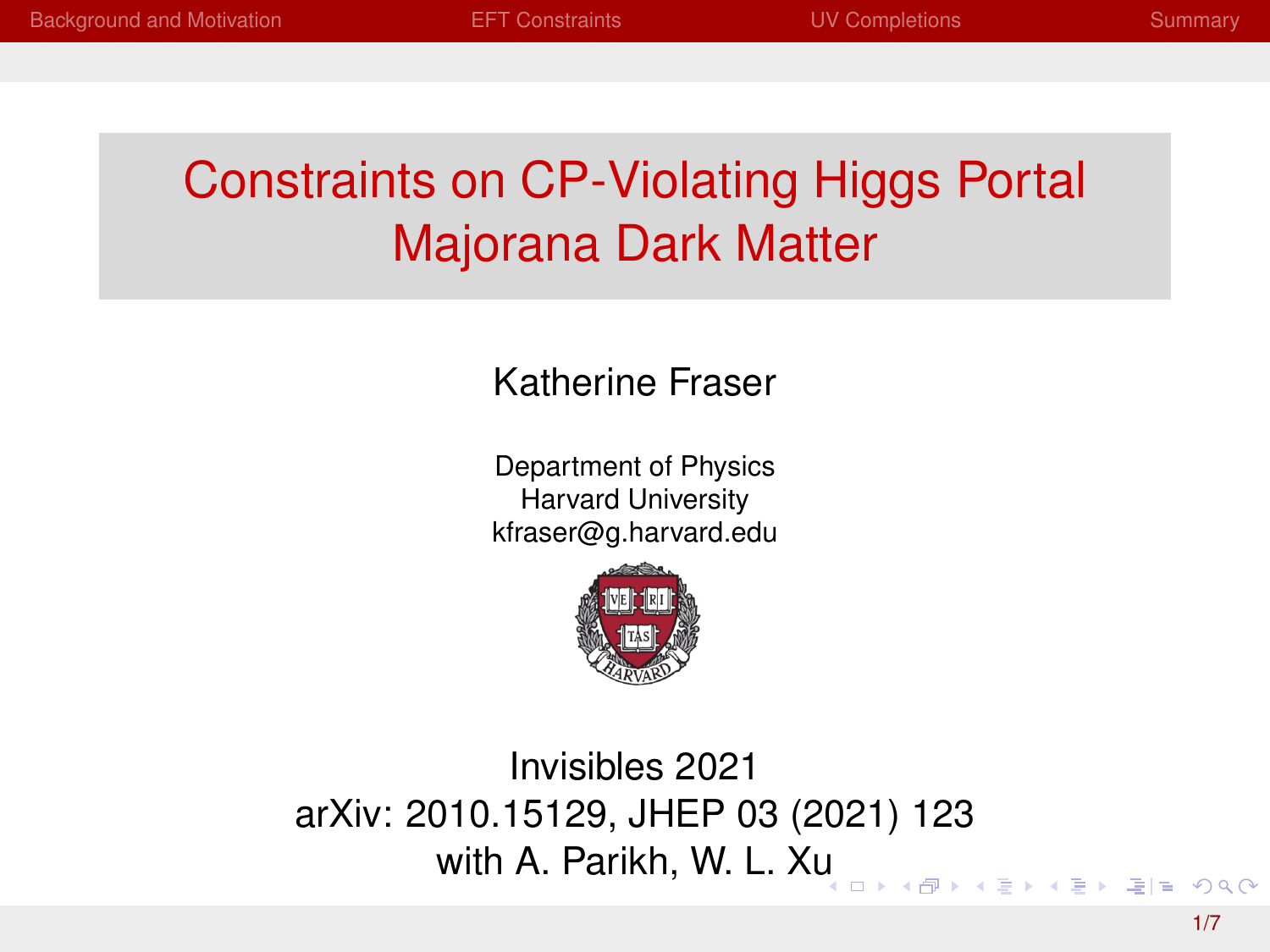# <span id="page-1-0"></span>The challenge for WIMP dark matter

**Central Question**: In light of current constraints, is a Higgs portal Majorana fermion thermal relic WIMP a viable dark matter candidate?

**Need:** Large annihilation signal

- $\triangleright$   $\mathcal{O}(1\text{-}10 \text{ pb})$  cross section for thermal relic abundance
- $\blacktriangleright \sim 3$  pb cross section for DM explanation of GCE
- Small direct detection cross section
- $\triangleright$  constraints becoming increasingly stringent



[Schumann, 1903.03026]

- ◆ ヨ ▶ ◆ ヨ ▶ - ヨ ヨ - つんぺ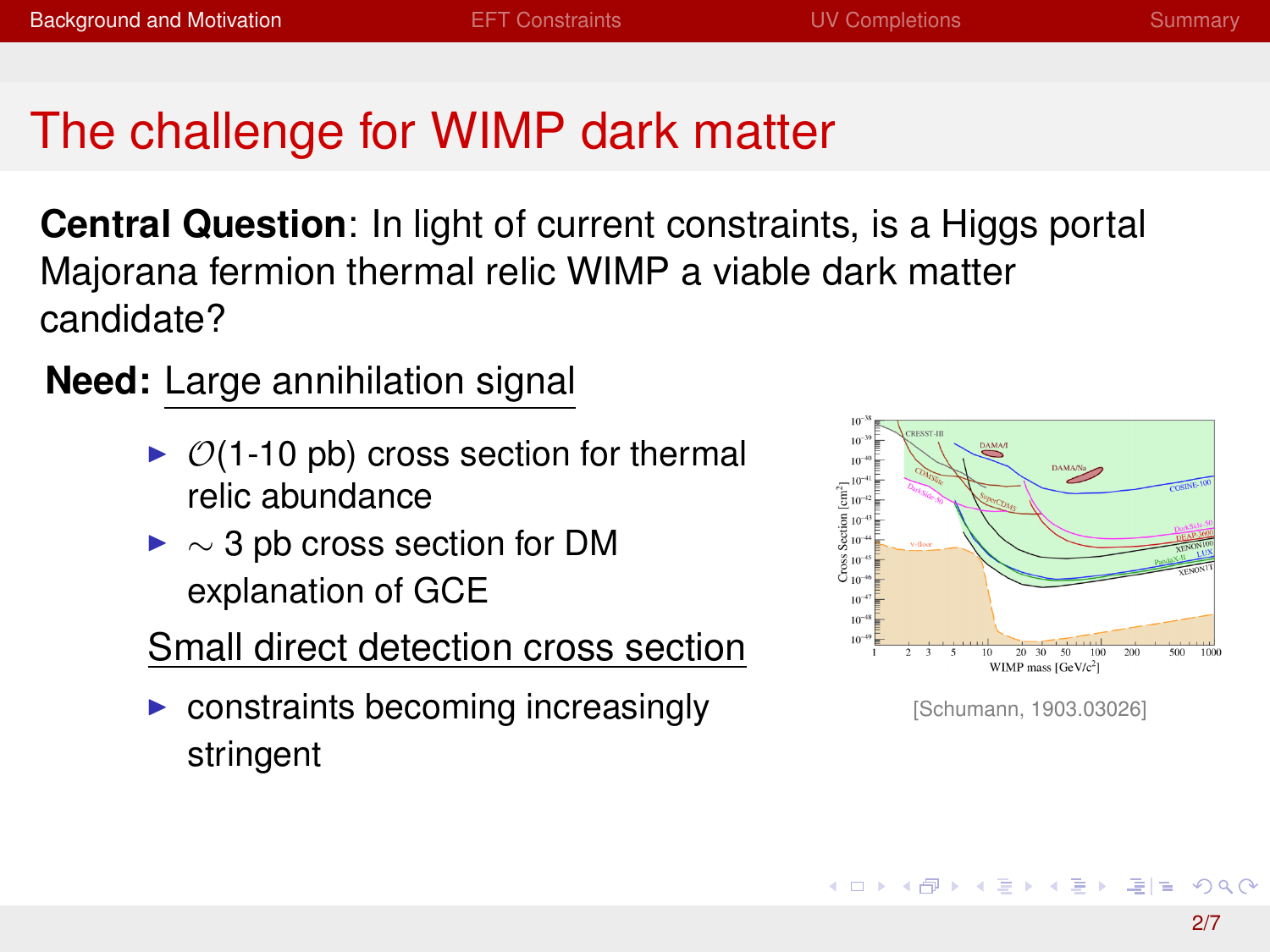## Why CP Violation?

#### **Typical solution: s-channel resonance**

- $\blacktriangleright$   $m_{DM} = m_h/2$  [Huang et al '14, others]
- $\blacktriangleright$  annihilation is p-wave suppressed for real couplings – two Majorana fermions form a CP odd state, but the Higgs is CP even.

#### **Instead, CP violation:**

- $\blacktriangleright$  avoids velocity suppression: annihilation proportional to Im[*y*]. [Carena et al '19, in the context of a specific SUSY model]
- $\triangleright$  Direct detection controlled by Re[*y*] since initial and final states have the same CP

K ロ > K @ ▶ K ミ ▶ K ミ ▶ [로] = 10 Q Q @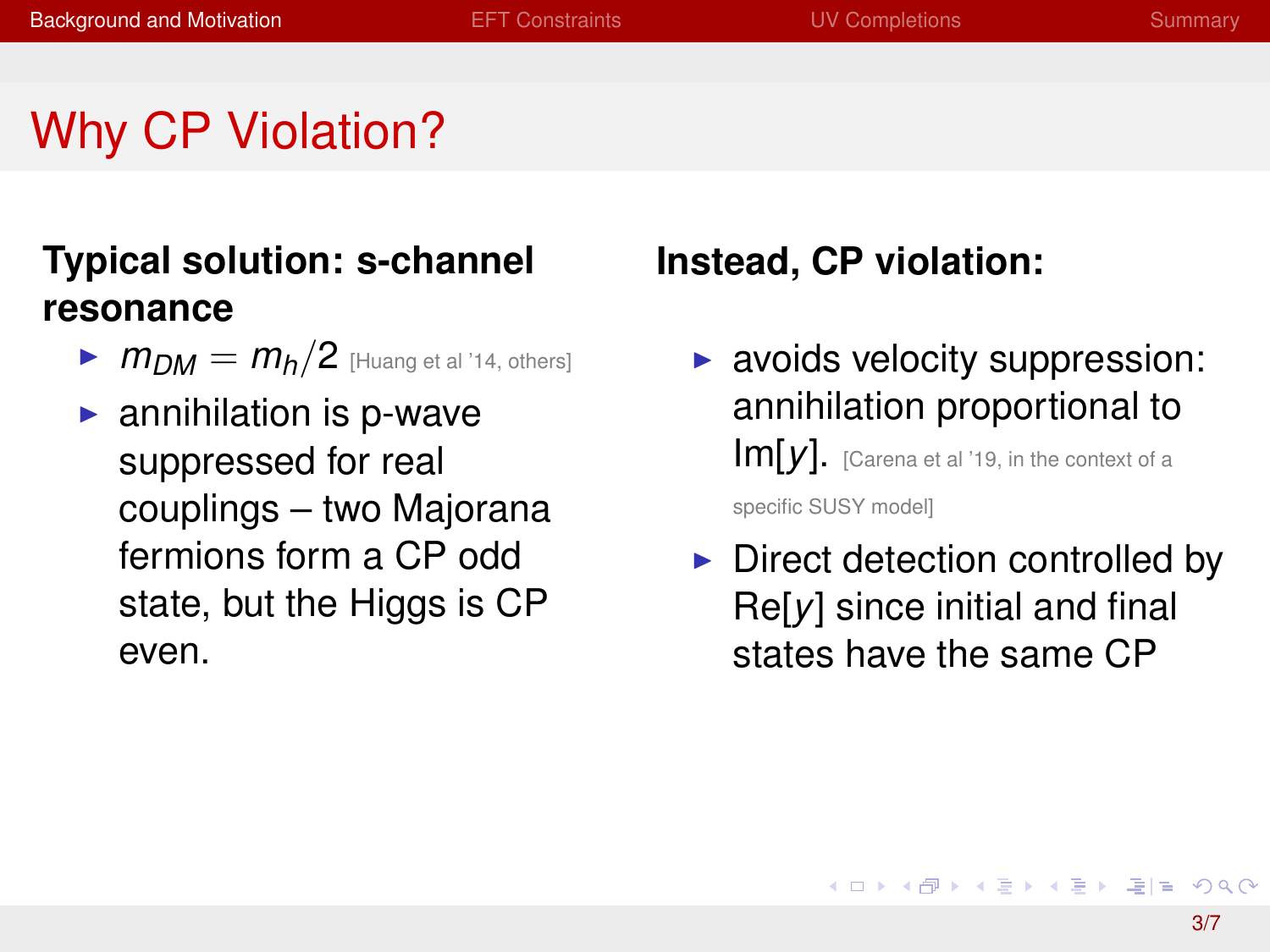## <span id="page-3-0"></span>The DM EFT

Consider a Majorana fermion  $\chi$  that couples to the Higgs and the Z:

$$
\mathcal{L} \supset \frac{|y_{h\chi}|e^{i\phi_{h\chi}}}{2\sqrt{2}}h\overline{\chi}P_{L}\chi + \frac{|y_{h\chi}|e^{-i\phi_{h\chi}}}{2\sqrt{2}}h\overline{\chi}P_{R}\chi + \frac{g_{Z\chi}}{2}Z_{\mu}\overline{\chi}\gamma^{5}\chi
$$

#### 3 Relevant Constraints:

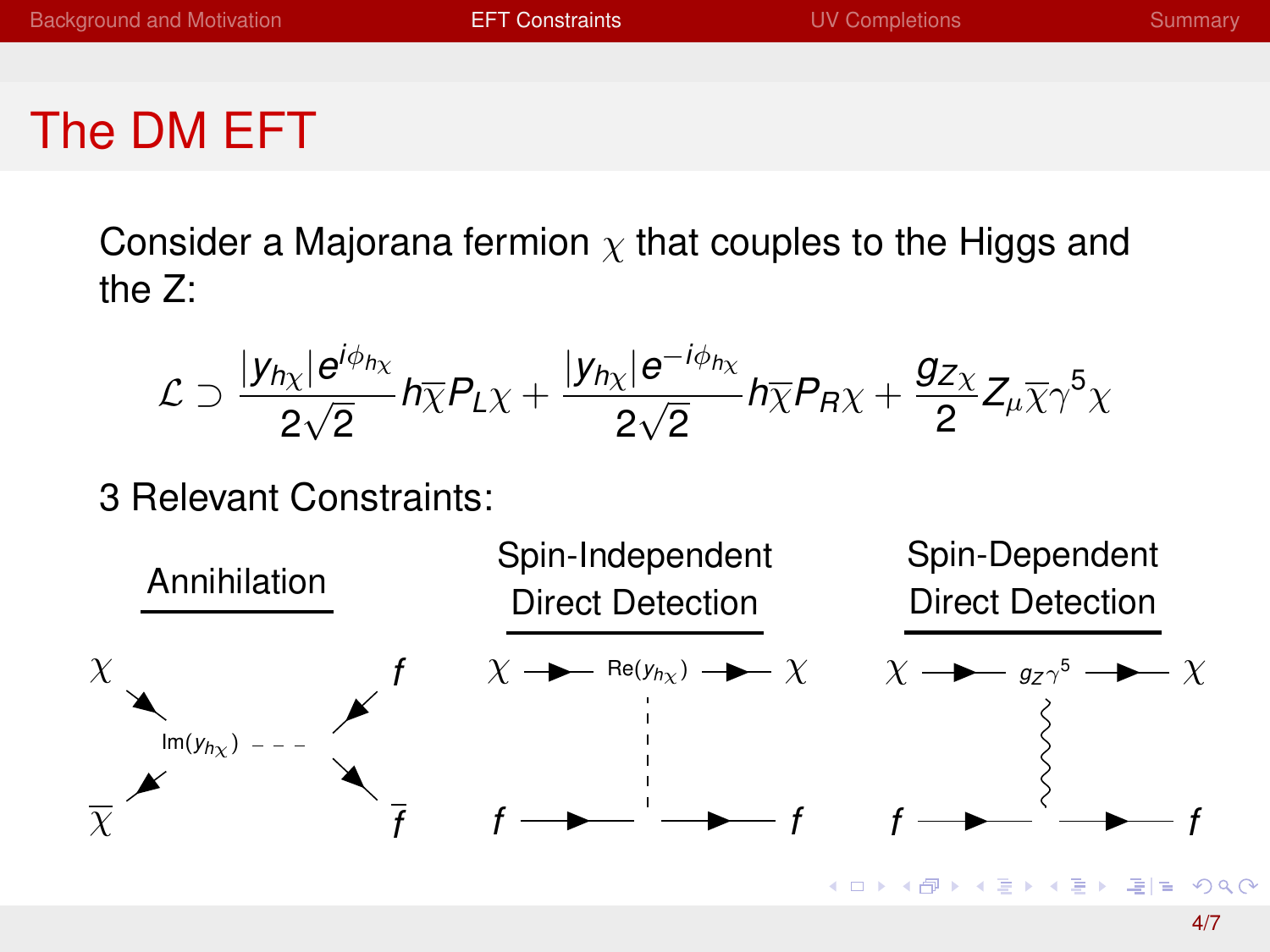## Mass and Phase Constraints

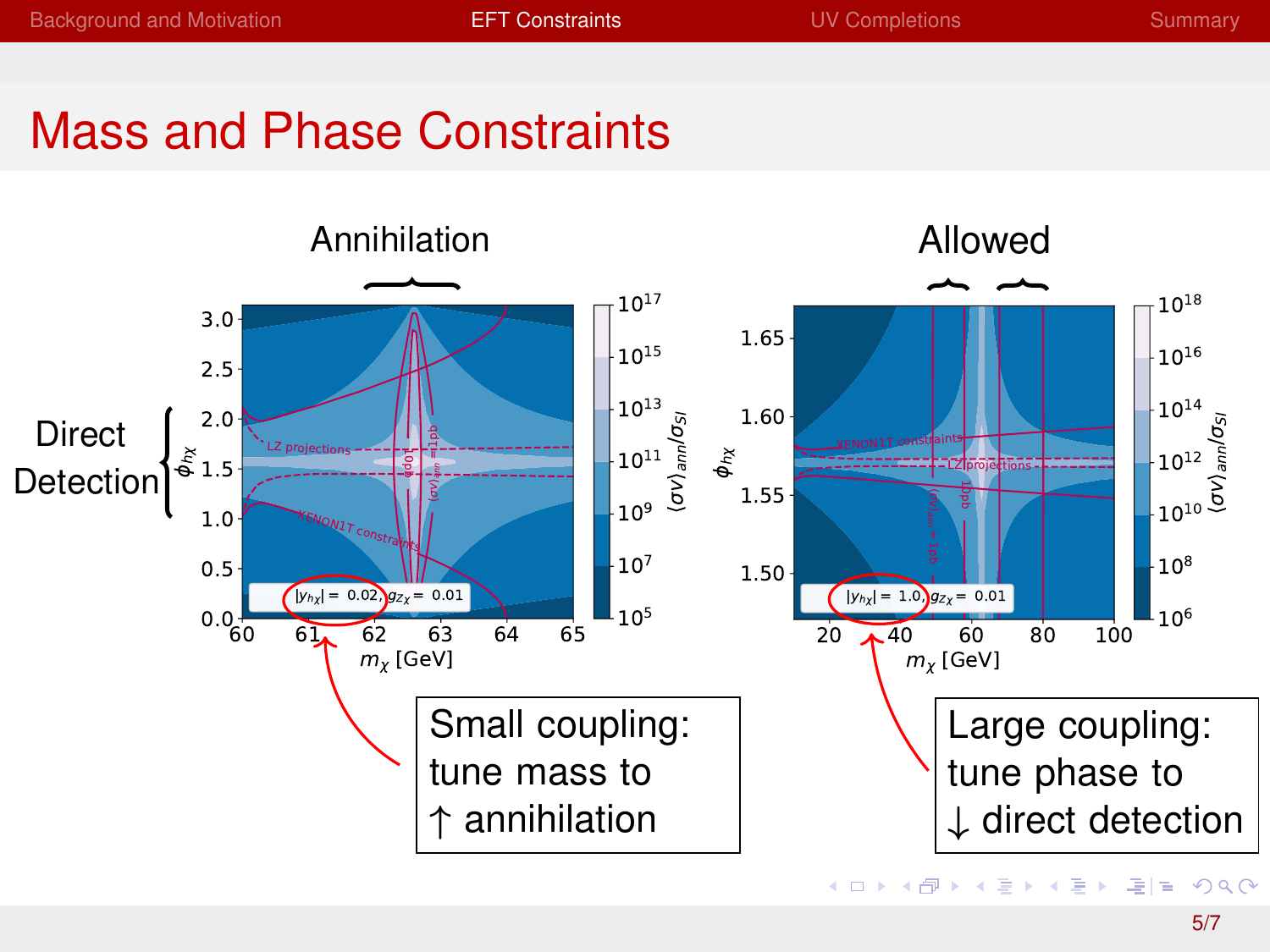## <span id="page-5-0"></span>We Find Viable Parameter Space in a UV Completion!

There is viable parameter space in a minimal UV completition: the Singlet-Doublet Model. [Mahbubani & Senatore '06, Others]

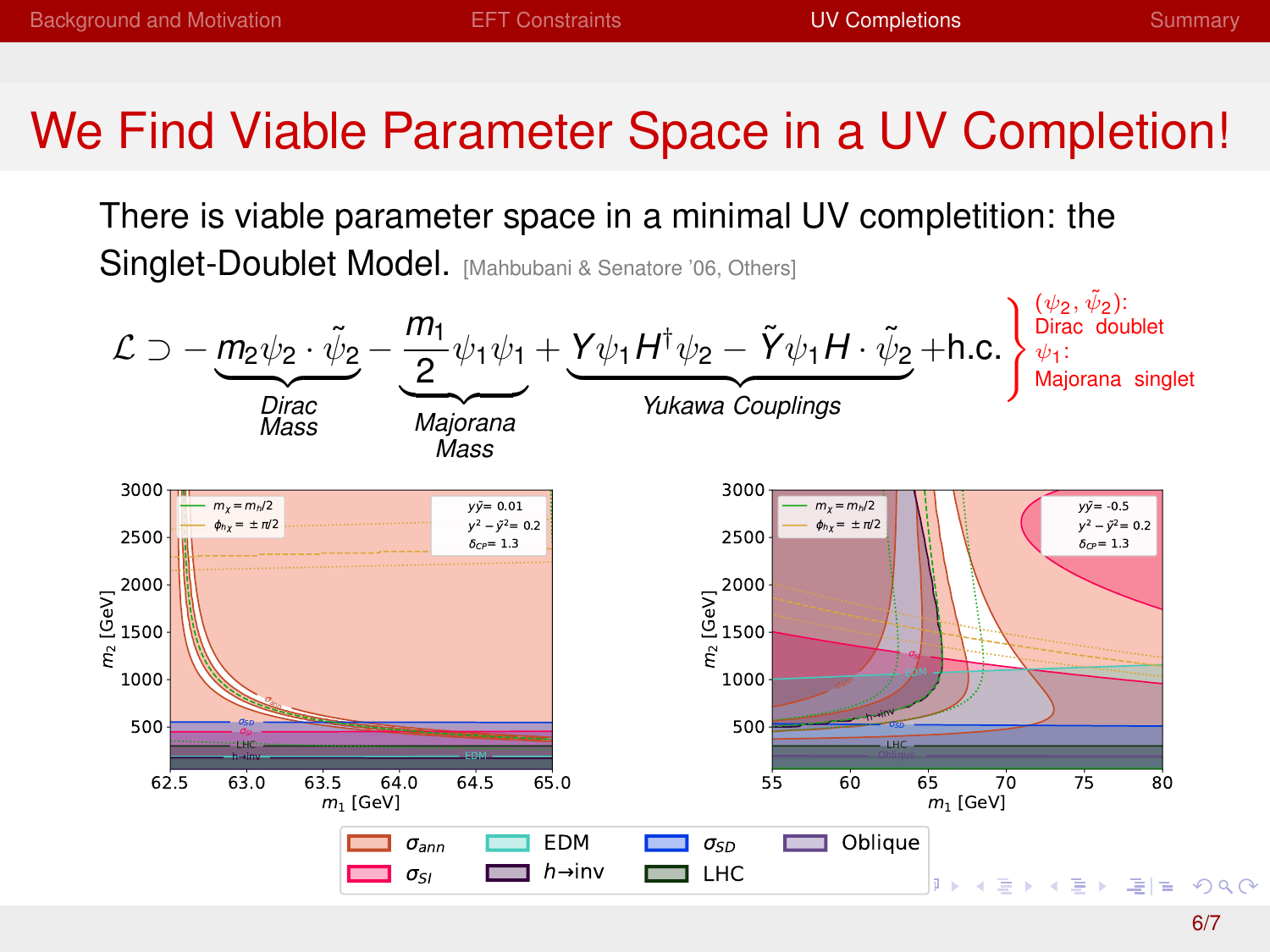# <span id="page-6-0"></span>Summary

- $\triangleright$  For Higgs portal DM, CP Violation is a viable alternative to mass resonance
- $\triangleright$  Still possible parameter space in simplest singlet-doublet UV completion

*m*<sub>2</sub>  $\geq$  1000 GeV, *m*<sub>1</sub> ∼ 65 − 75 GeV, δ<sub>CP</sub> ∼ π/2

 $\triangleright$  Can be probed by upcomming EDM and direct detection experiments

K ロ ▶ K @ ▶ K ミ ▶ K ミ ▶ [로]로 19 Q @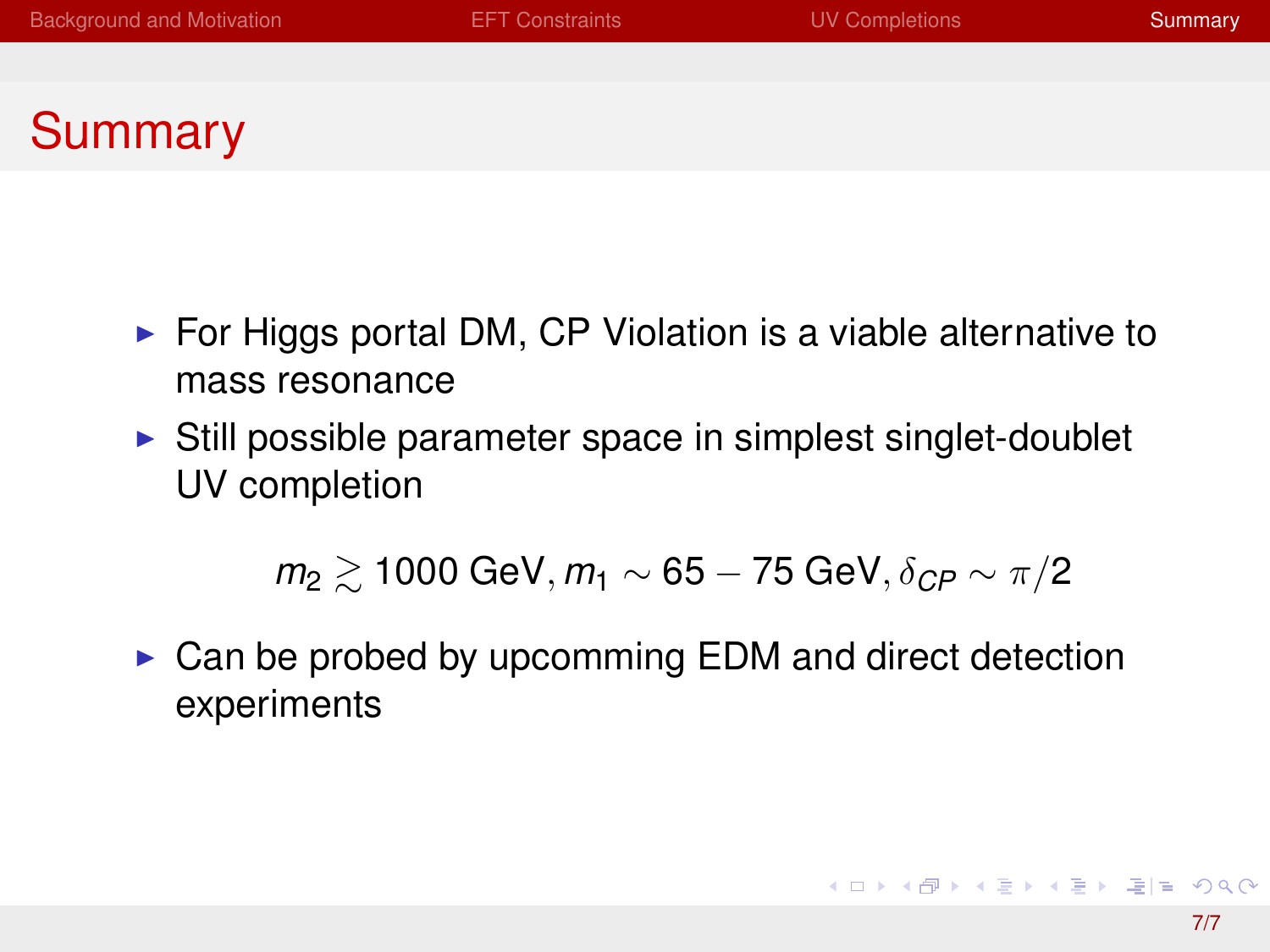# Back Up Slides

K ロ ▶ K 御 ▶ K 君 ▶ K 君 ▶ (君) # 1 9 9 0 0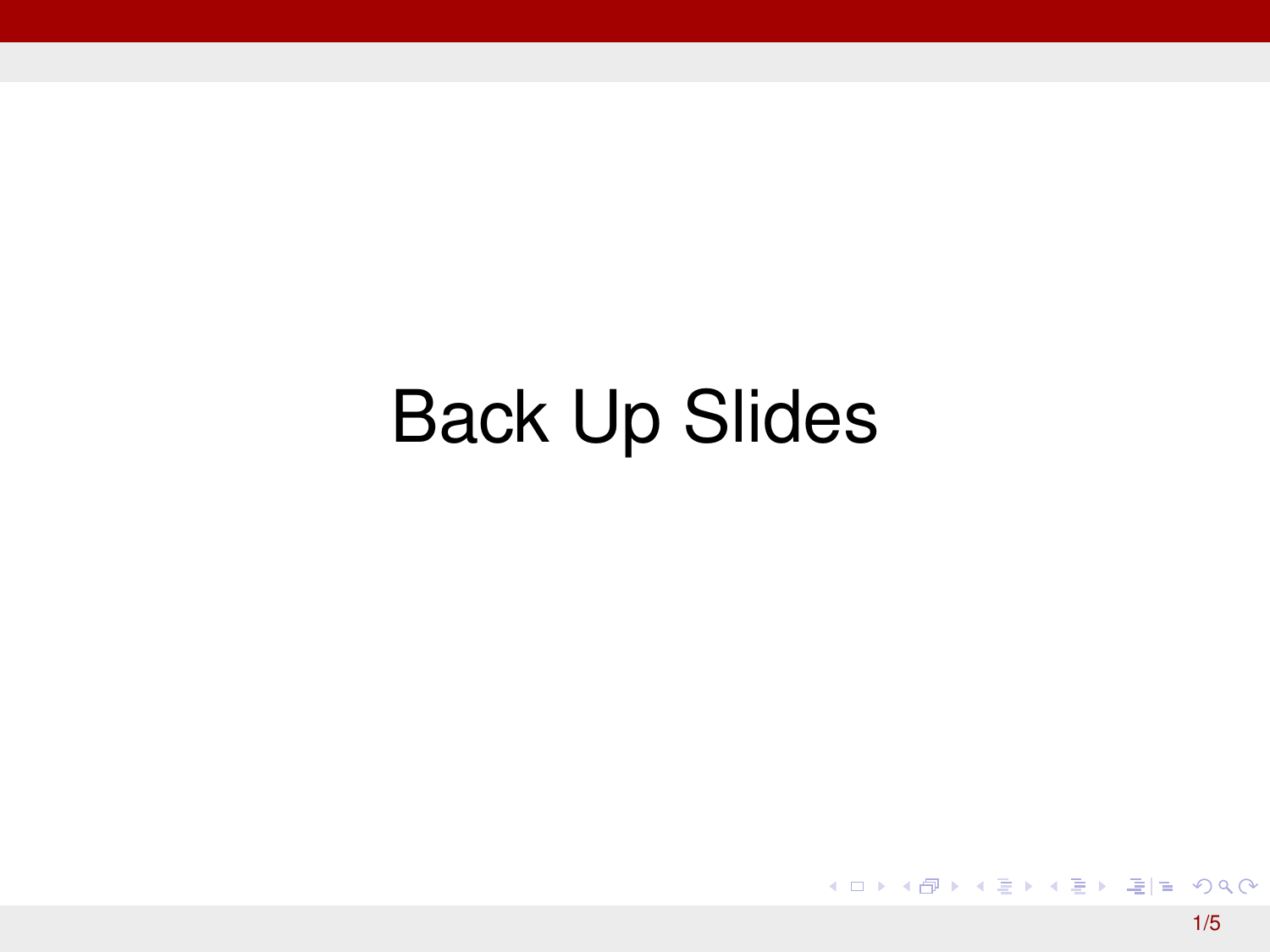## Z Coupling Constraints

 $\triangleright$  Spin dependent constraints easily avoided with small Z coupling.

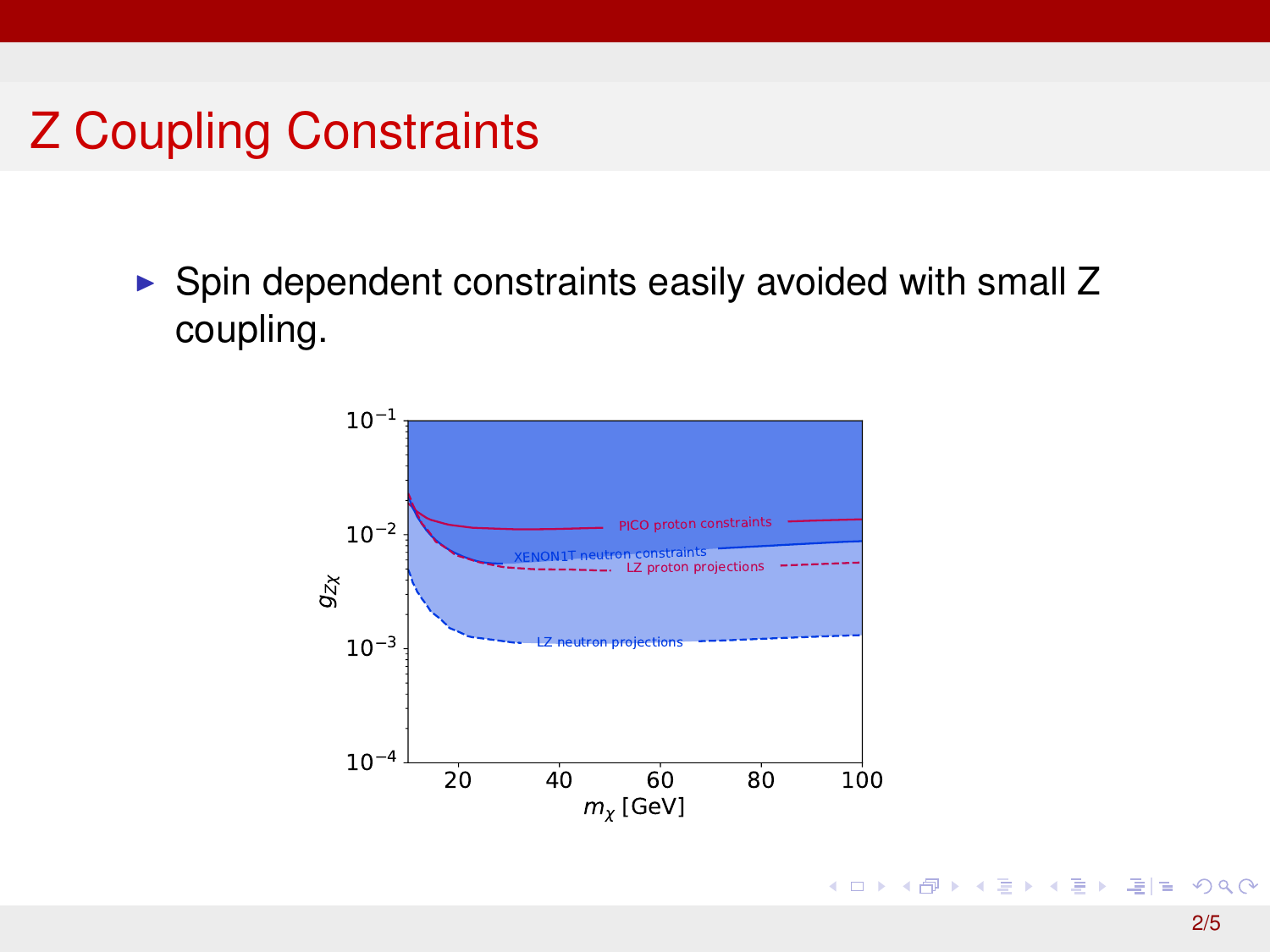#### Singlet - Doublet Model

Pick a minimal UV completion: Singlet-Doublet Model [Mahbubani & Senatore '06, Others]



 $\triangleright$  One physical phase (four parameters, 3 fields). Choose:  $Y = ye^{i\delta_{CP}/2}$ ,  $\tilde{Y} = \tilde{y}e^{i\delta_{CP}/2}$ 

 $\triangleright$  Neutral Dirac fermion splits into two Majorana fermions. After SSB, DM  $\chi$  is the lowest mass eigenstate.

K ロ ▶ K @ ▶ K 경 ▶ K 경 ▶ 경(일 + 9) Q Q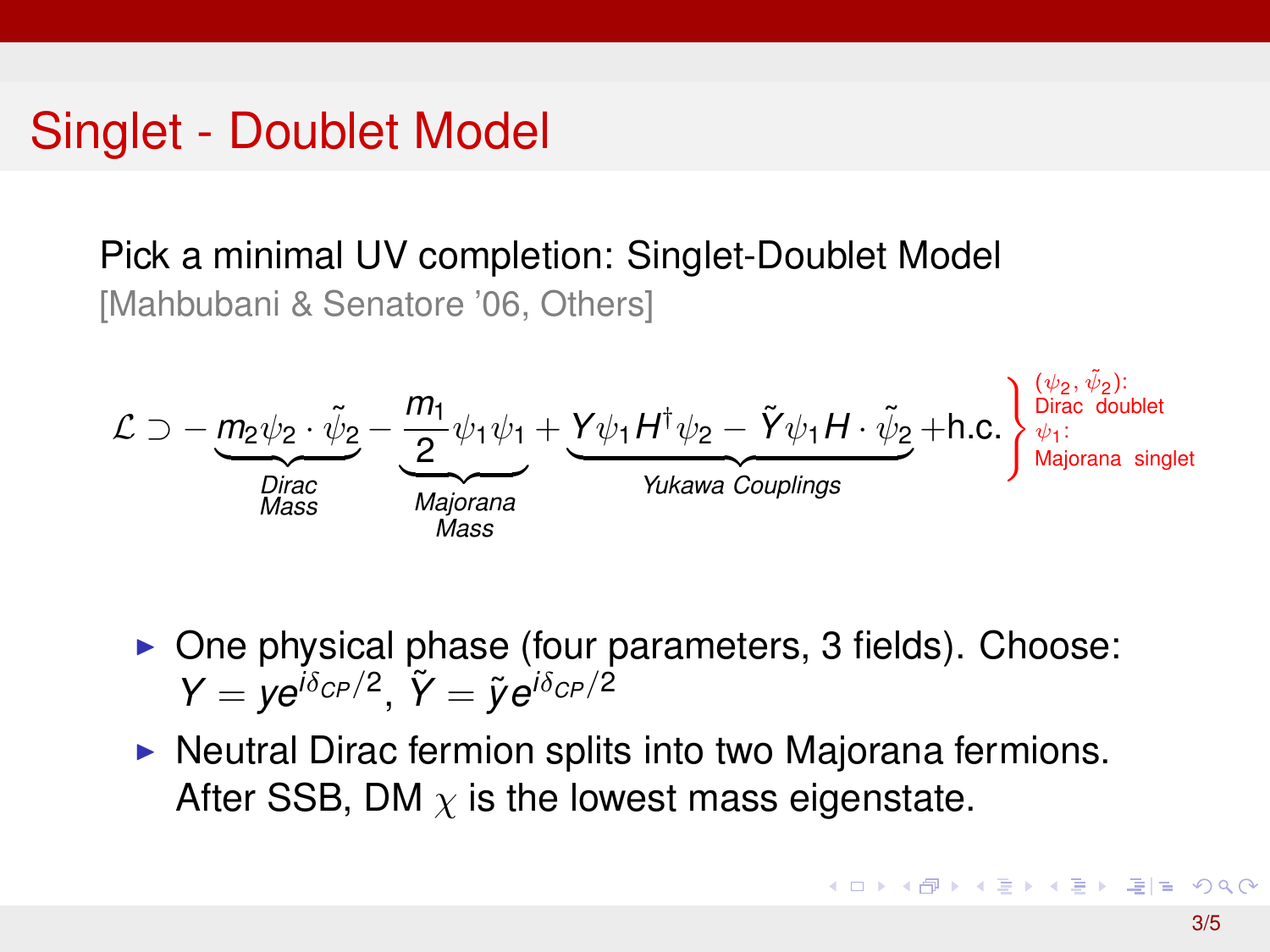## Constraints in the UV

But, this is not the whole story. Additional constraints apply to a UV completion:

 $\ddot{\phantom{0}}$ 



#### Electroweak Precision **Parameters**

$$
\begin{split} S &\equiv \frac{4c^2s^2}{\alpha_e}\left[\Pi_{ZZ}'(0)-\frac{c^2-s^2}{cs}\Pi_{Z\gamma}'(0)-\Pi_{\gamma\gamma}'(0)\right] \\ T &\equiv \frac{1}{\alpha_e}\left[\frac{\Pi_{WW}(0)}{m_W^2}-\frac{\Pi_{ZZ}'(0)}{m_Z^2}\right] \\ U &\equiv \frac{4s^2}{\alpha_e}\left[\Pi_{WW}'(0)-\frac{c}{s}\Pi_{Z\gamma}'(0)-\Pi_{\gamma\gamma}'(0)\right]-S \\ W &\equiv \frac{m_W^2s^2c^2}{8\pi\alpha_e}\left[\Pi_{ZZ}''(0)+\frac{2s}{c}\Pi_{Z\gamma}''(0)+\frac{s^2}{c^2}\Pi_{\gamma\gamma}''(0)\right] \\ Y &\equiv \frac{m_W^2s^2}{8\pi\alpha_e}\left[c^2\Pi_{\gamma\gamma}''(0)+s^2\Pi_{ZZ}''(0)-2s c\Pi_{\gamma Z}''(0)\right] \\ \end{split}
$$